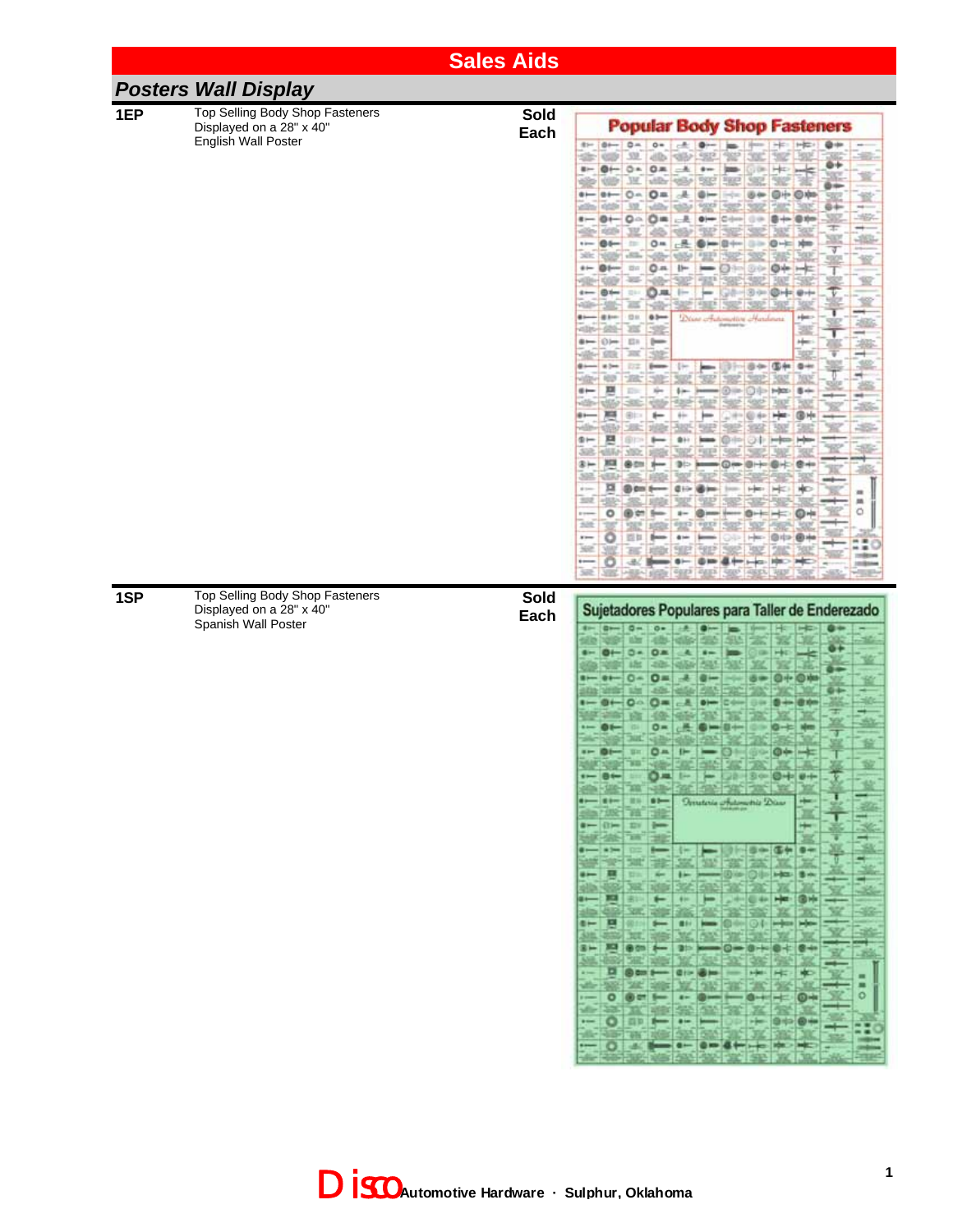#### **Sales Aids**

# *Body Shop Bin Labels*

- **10792** 2 1/2" x 1 3/4" Label Size Self-adhesive Covers Popular Labels
	- Body Shop Items 375 Labels Body Shop Bin

**1 Set**



#### *Lid Lable Display Binder*

- 
- **10698** Contains Lid Label Information Covering Large & Small **Assortments** 11" x 17" Black Poly Lid Label Display Binder





#### *Disco Showroom Display*

**Sold 8012** 13 Sample Board Set Displays Top Selling Body Shop Fasteners **Each** 13 Showroom Display Sample Boards **STARATIST** in the first l **BIFF** D Ī E Ē

### *Sample Boards*

- **SB0101** Phillips Oval Head Standard & Undersized Head Chrome & Black Finish Sheet Metal Screw Sample Board
- **Sold Each**

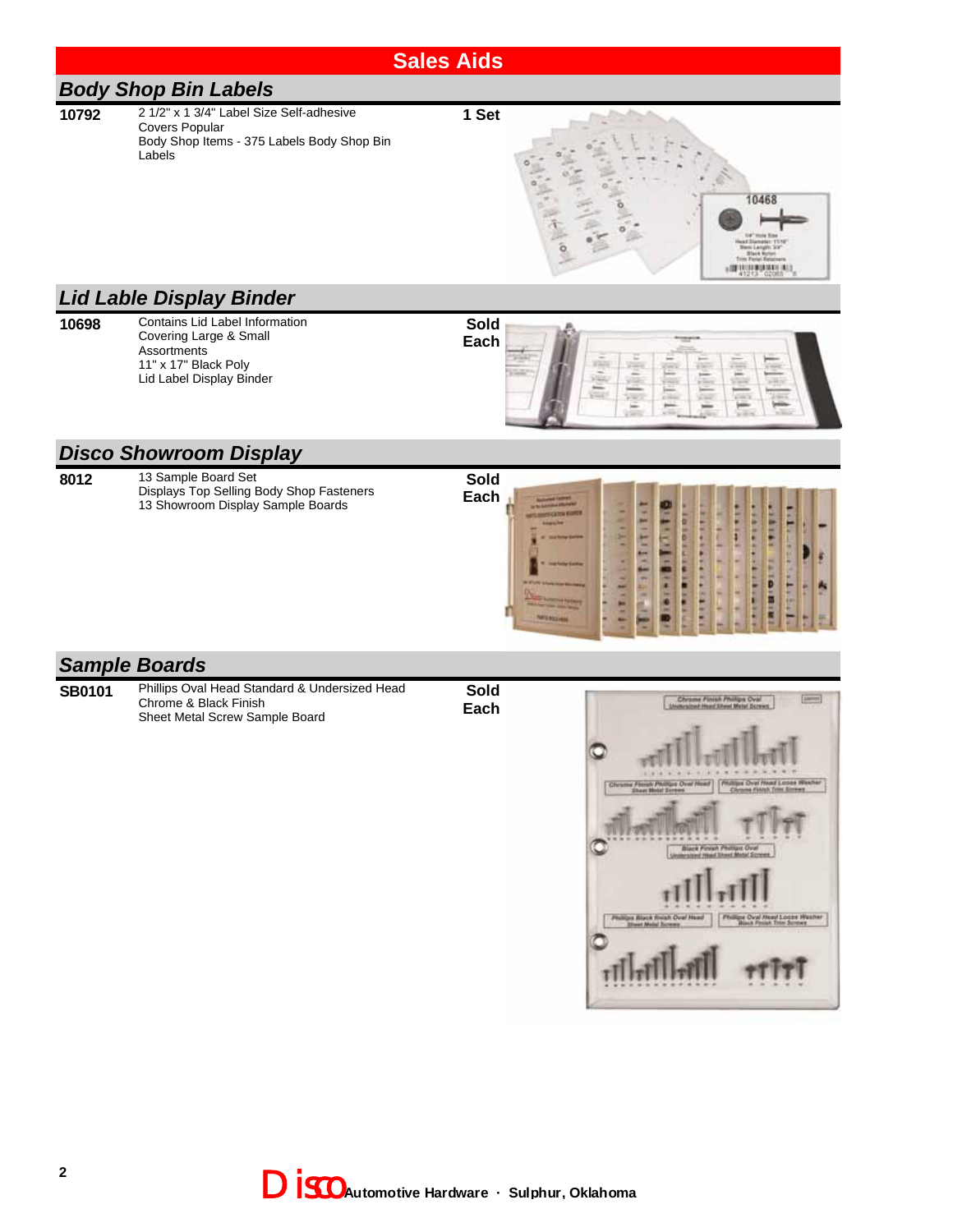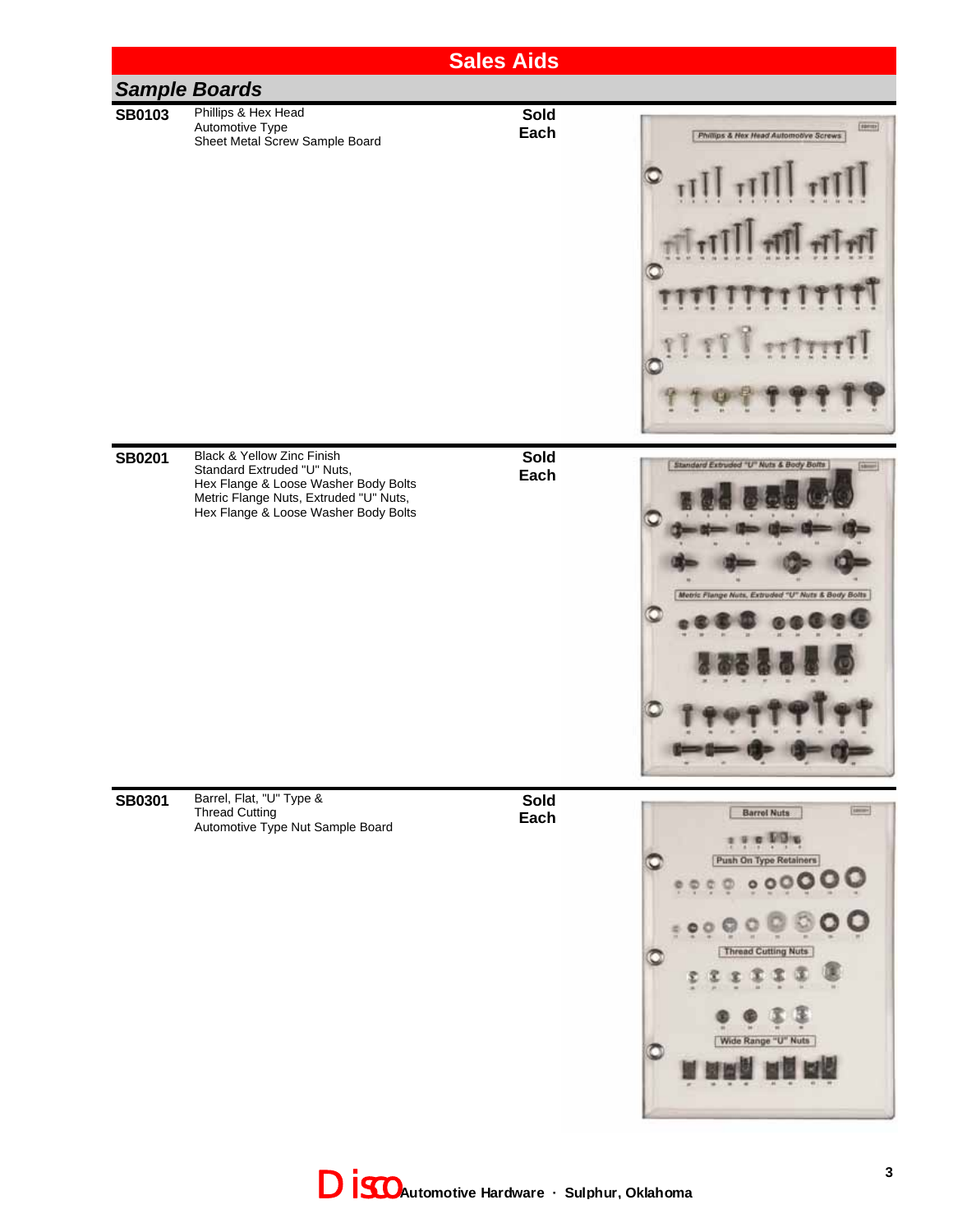|               |                                                                                                            | <b>Sales Aids</b>   |                                                                                                                                                                           |
|---------------|------------------------------------------------------------------------------------------------------------|---------------------|---------------------------------------------------------------------------------------------------------------------------------------------------------------------------|
|               | <b>Sample Boards</b>                                                                                       |                     |                                                                                                                                                                           |
| <b>SB0304</b> | Multiple Colors Coded To O.E.M. Nylon Grommets<br>G.M., Ford, Chrysler,<br>Honda, Nissan & Toyota          | Sold<br>Each        | G.M. Grommets<br><b>Ford Grommets</b><br><b>Chrysler Grommets</b><br><b>Honda Grommets</b><br><b>Hyundai Grommets</b><br><b>Nissan Grommets</b><br><b>Toyota Grommets</b> |
| <b>SB0401</b> | Black, Clear, Grey, White, Natural & Blue<br>Universal Use For All Cars & Trucks<br>Nylon Shield Retainers | <b>Sold</b><br>Each | <b>SHIELD RETAINERS</b><br><b>SIRGERS</b>                                                                                                                                 |
| <b>SB0402</b> | Black Nylon Screw & Push Type Retainers<br>G.M. Model Cars & Trucks                                        | Sold<br>Each        | G.M. Push Type Retainers<br>Ergo Tuflocks Push Type Retainers                                                                                                             |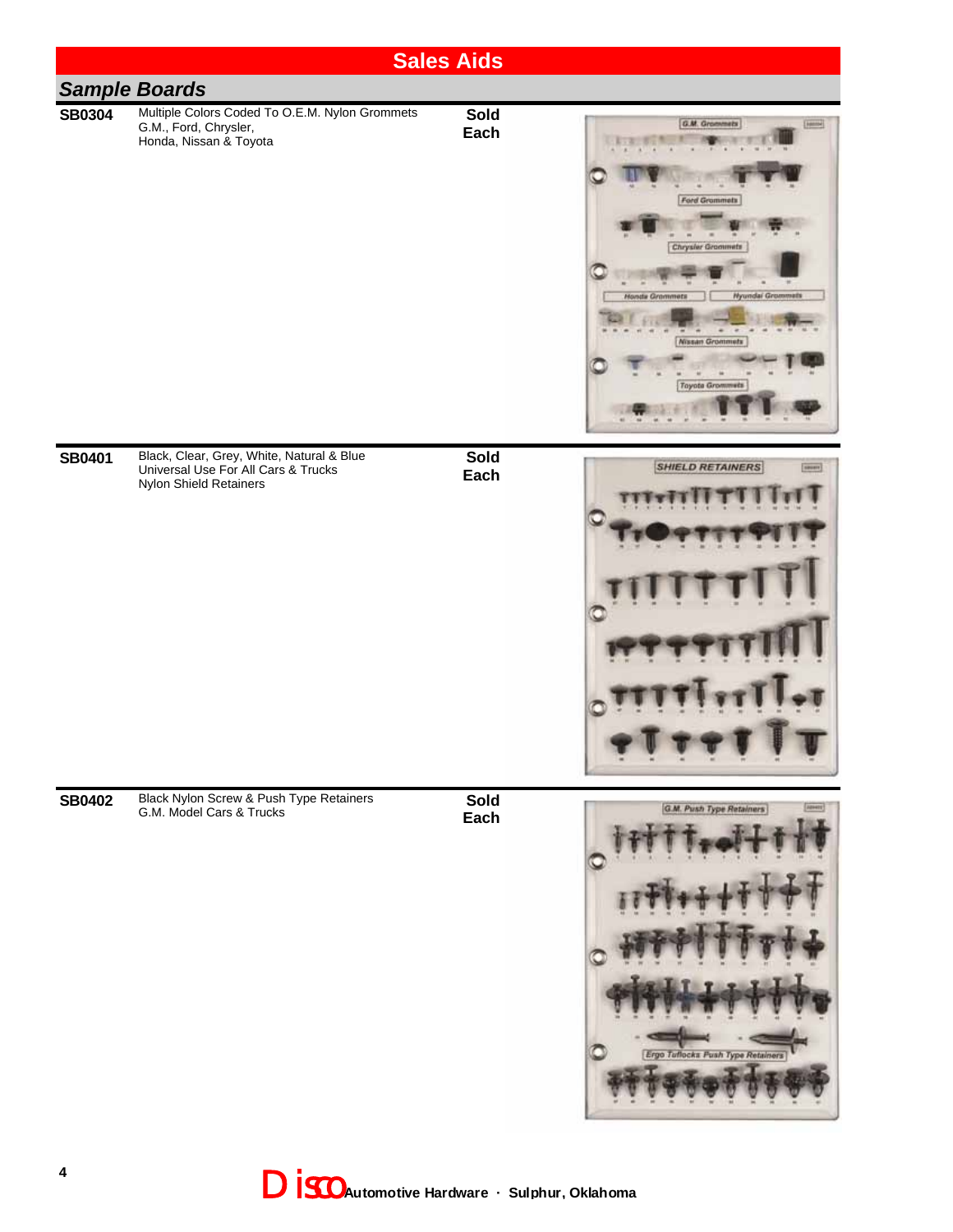

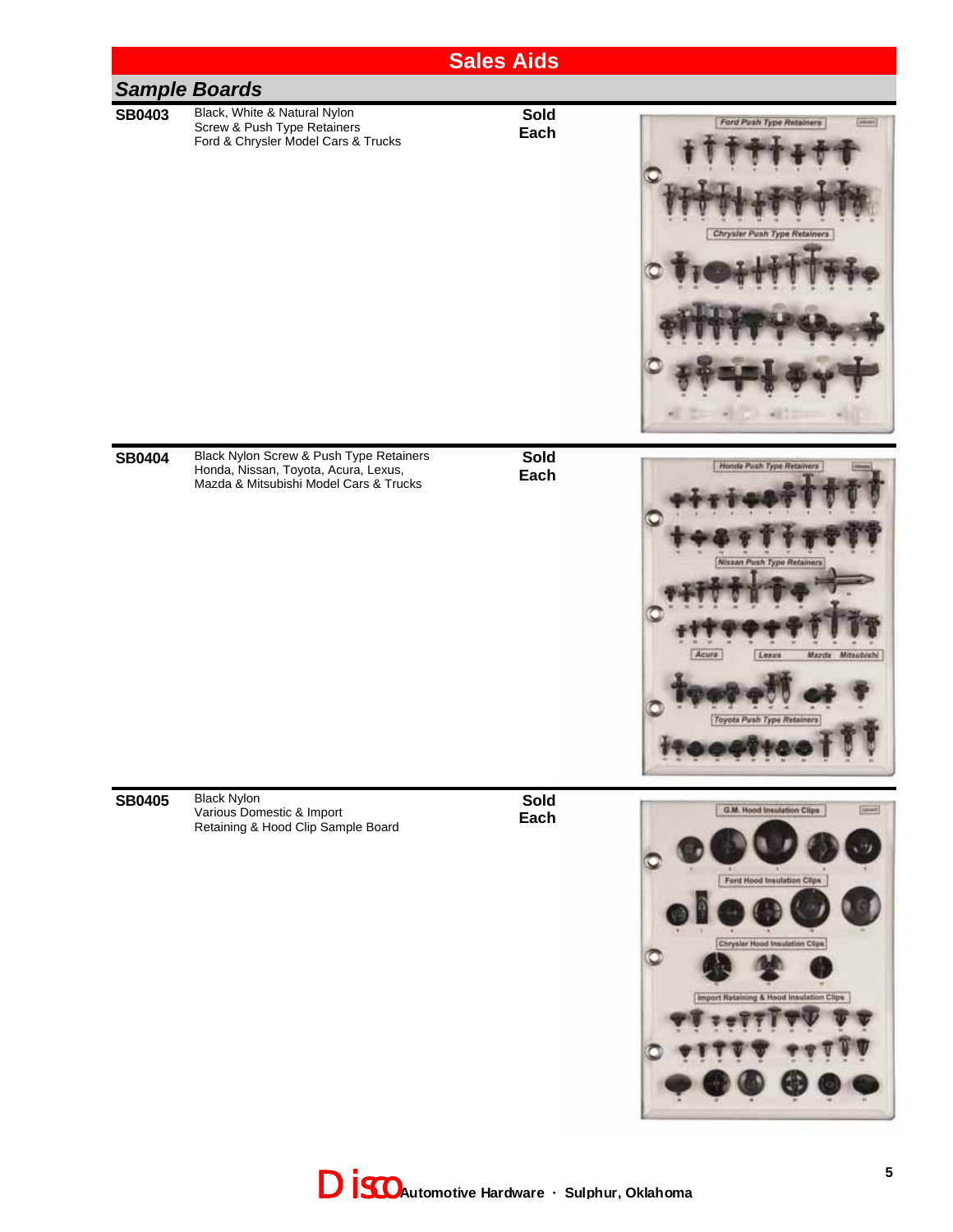|               |                                                                                                                        | <b>Sales Aids</b>   |                                                                                                                                                               |
|---------------|------------------------------------------------------------------------------------------------------------------------|---------------------|---------------------------------------------------------------------------------------------------------------------------------------------------------------|
|               | <b>Sample Boards</b>                                                                                                   |                     |                                                                                                                                                               |
| <b>SB0601</b> | Multiple Colors Coded To O.E.M.<br>Nylon Door Rod End Clips<br>G.M., Ford, Chrysler,<br>Honda, Mazda, Nissan & Toyota  | Sold<br>Each        | G.M. Door Rod End Clips<br>Ford Door Rod End Clips<br>Chrysler Door Rod End Clips<br>Honda Door Red End Clips<br>Ninaan <sub>c</sub>                          |
| <b>SB0602</b> | Zinc Finish Metal & Multiple Colors<br>Coded To O.E.M.<br>G.M. Door Trim Panel<br><b>Retainers &amp; Grommets</b>      | <b>Sold</b><br>Each | G.M. Door Trim Panel Retainers<br>G.M. Door Trim Panel Retainer Kits                                                                                          |
| <b>SB0603</b> | Multiple Colors Coded To O.E.M.<br>Nylon Door Trim Panel Retainers<br>Ford, Chrysler, Honda, Mazda,<br>Nissan & Toyota | <b>Sold</b><br>Each | Ford Door Trim Panel Retainers<br>200602<br>Chrysler Door Trim Panel Retainers<br><b>Hyundai</b><br>Honda<br>Acura<br>Marda<br>Nissan<br>Toyota<br>Volkswagen |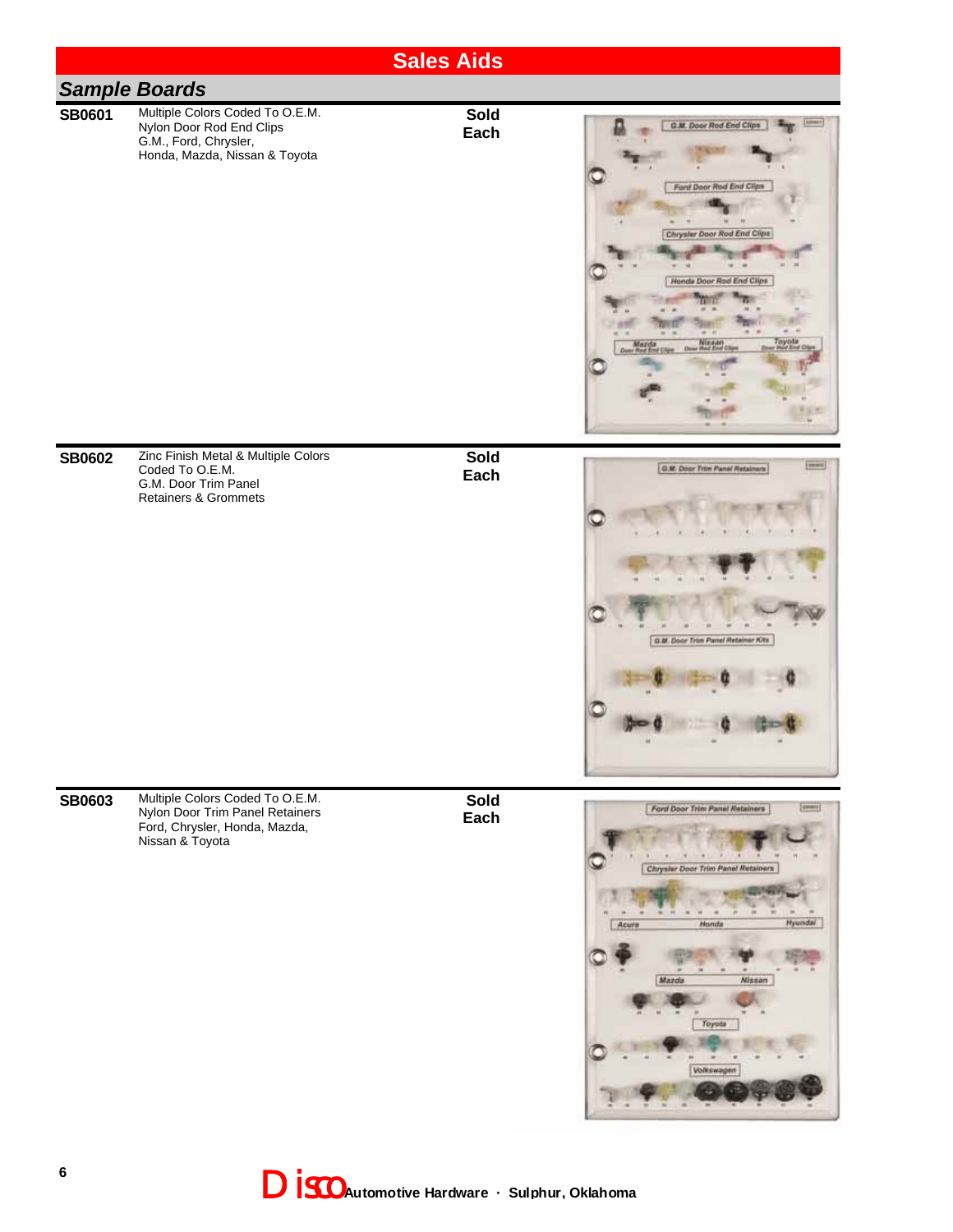

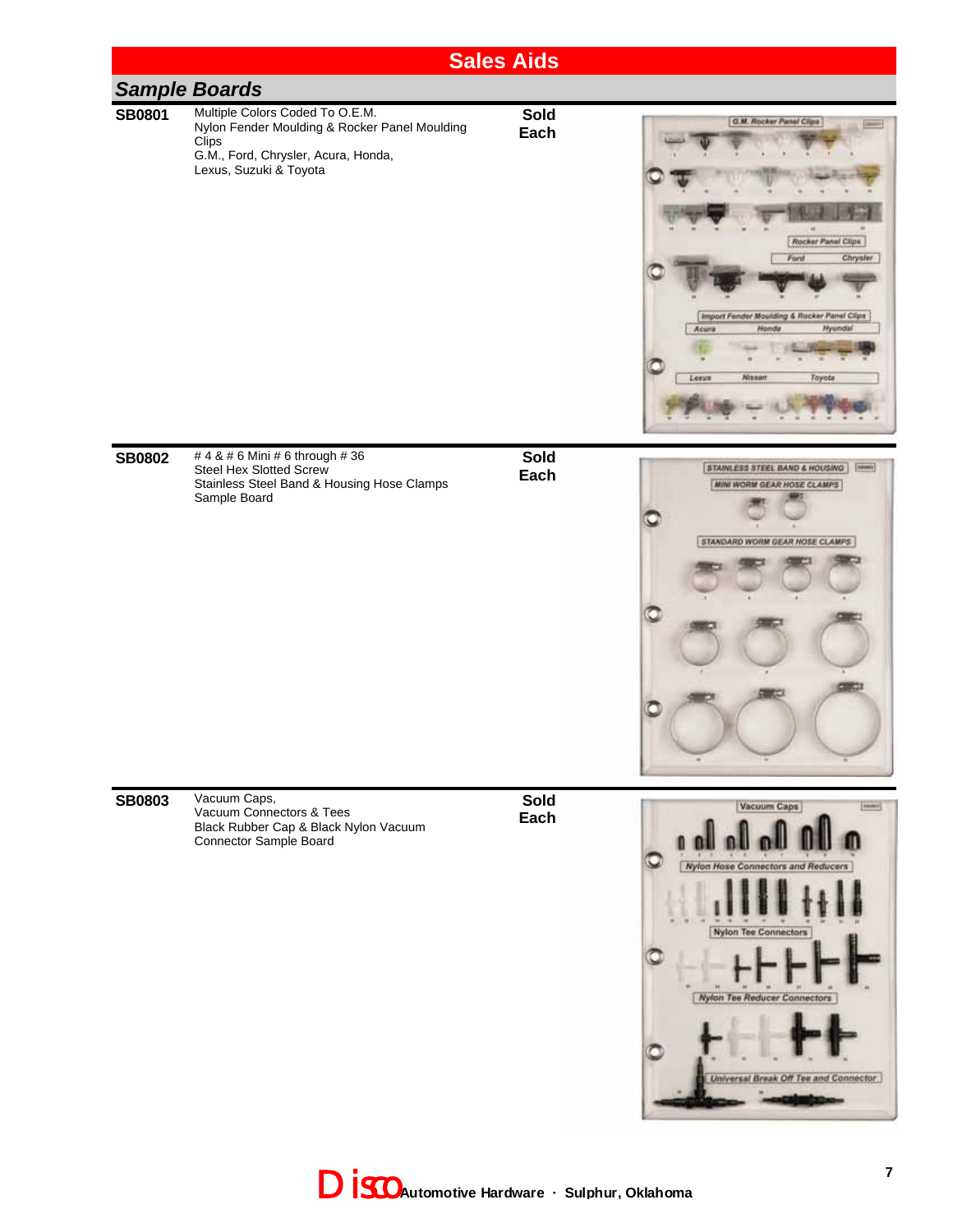|               |                                                                                                                                 | <b>Sales Aids</b> |                                                                           |
|---------------|---------------------------------------------------------------------------------------------------------------------------------|-------------------|---------------------------------------------------------------------------|
|               | <b>Sample Boards</b>                                                                                                            |                   |                                                                           |
| <b>SB0804</b> | 8mm through 90mm Clamping Range<br>6mm Hex Slotted Steel Screw<br>Stainless Steel European Style<br>Hose Clamp Sample Board     | Sold<br>Each      | [tibeler]<br>STAINLESS STEEL BAND & HOUSING<br>EUROPEAN STYLE HOSE CLAMPS |
|               |                                                                                                                                 |                   |                                                                           |
| <b>SB0902</b> | All Aluminum Blind Rivets Dome & Large Flange<br>3/32", 1/8", 5/32", 3/16"<br>& 1/4" Diameters<br>Black Nylon, Aluminum & Steel | Sold<br>Each      | <b>Edward</b><br>All Aluminum Blind Rivets                                |
| <b>SB0903</b> | Automotive Blind Rivets<br>G.M., Ford & Chrysler                                                                                | Sold<br>Each      | Automotive Nylon Blind Rivers<br>(sewer)<br>Automotive Specialty Rivets   |

Disco **Automotive Hardware · Sulphur, Oklahoma**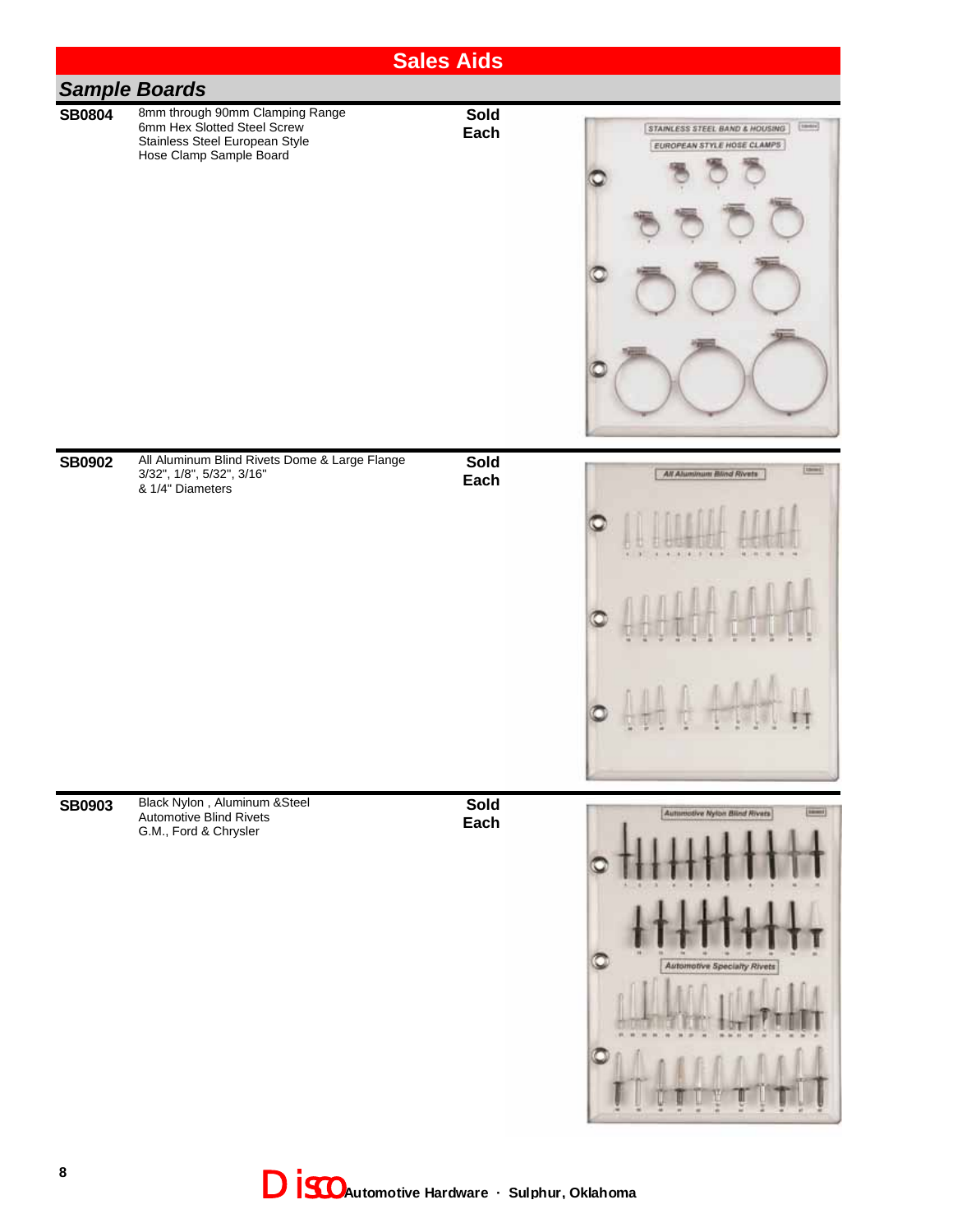

Disco **Automotive Hardware · Sulphur, Oklahoma**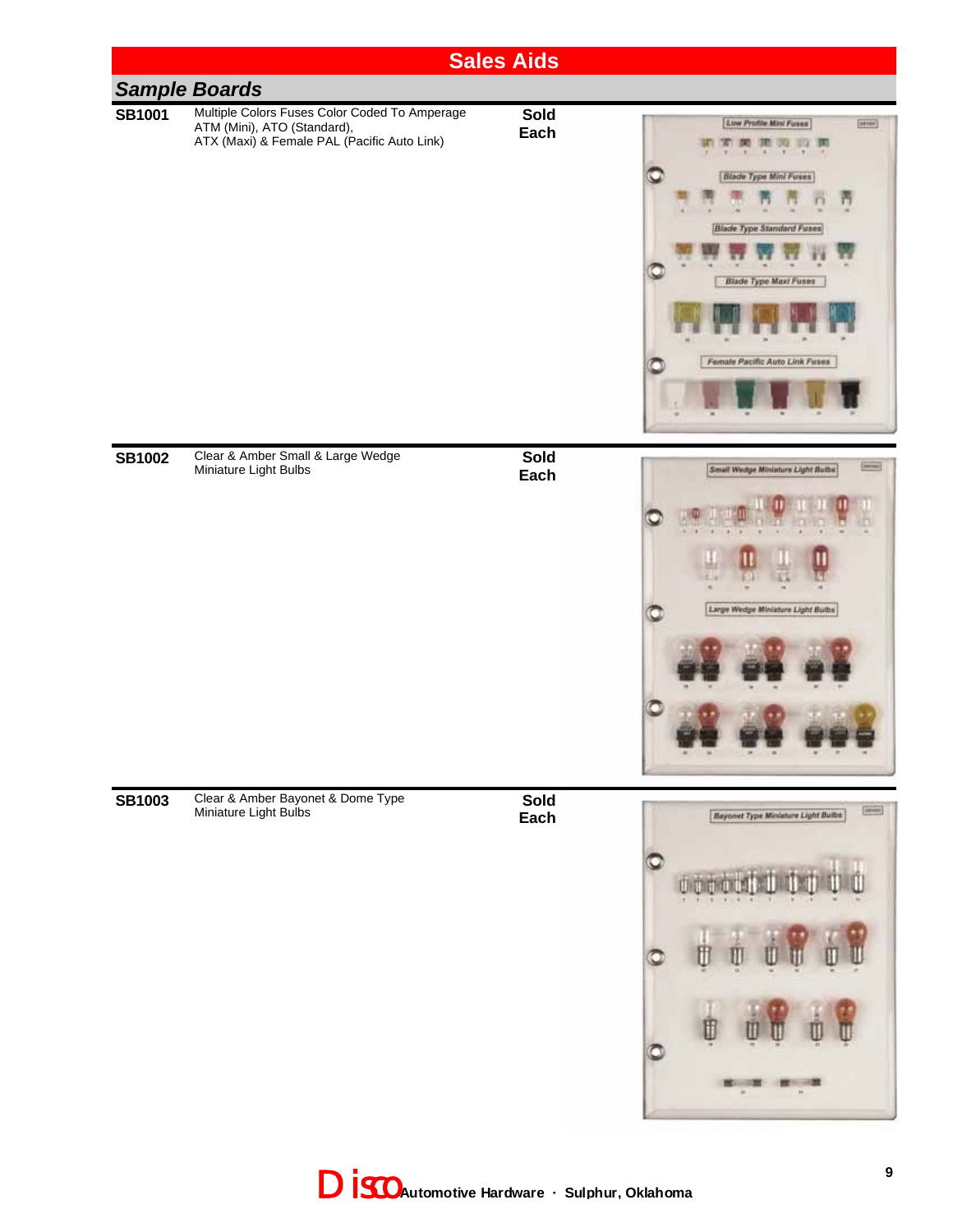|               |                                                                 | <b>Sales Aids</b>   |                                                       |
|---------------|-----------------------------------------------------------------|---------------------|-------------------------------------------------------|
|               | <b>Sample Boards</b>                                            |                     |                                                       |
| <b>SB1004</b> | Volkswagen Clips & Fasteners                                    | Sold<br>Each        | Volkswagen Cilgs & Fasteners<br><b>Urman</b><br>C     |
| <b>SB1005</b> | Clear Halogen Fog & Headlight Bulbs<br>9 Pc. Bulb Sample Board  | Sold<br>Each        | (ipoe)<br>Clear Halogen Fog & Headlight Butbs         |
| <b>SB1006</b> | Clear Halogen Fog & Headlight Bulbs<br>10 Pc. Bulb Sample Board | <b>Sold</b><br>Each | $\frac{1}{2}$<br>Client Hatogen Fog & Headlight Bulbs |

Disco **Automotive Hardware · Sulphur, Oklahoma**